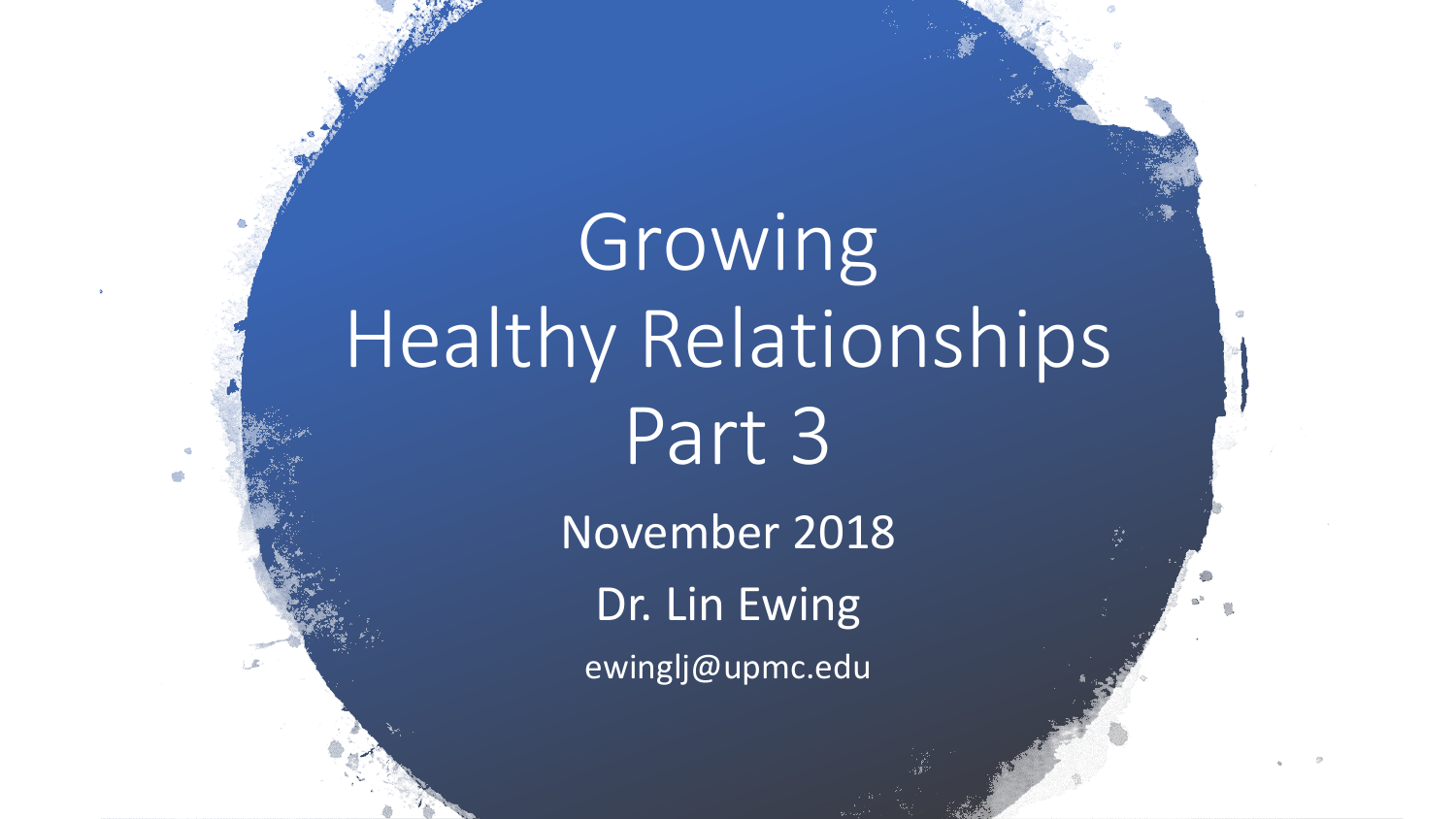

• Empathy is the experience of understanding another person's thoughts, feelings, and condition from their point of view, rather than from your own. You can imagine yourself in their place in order to understand what they are feeling or experiencing.

#### AND/OR

• Conveying that you really understand another person's point of view. You don't have to share the same perspective but you understand what they mean. Your husband: I hate doing dishes. You: Yeah, I know, I hear that.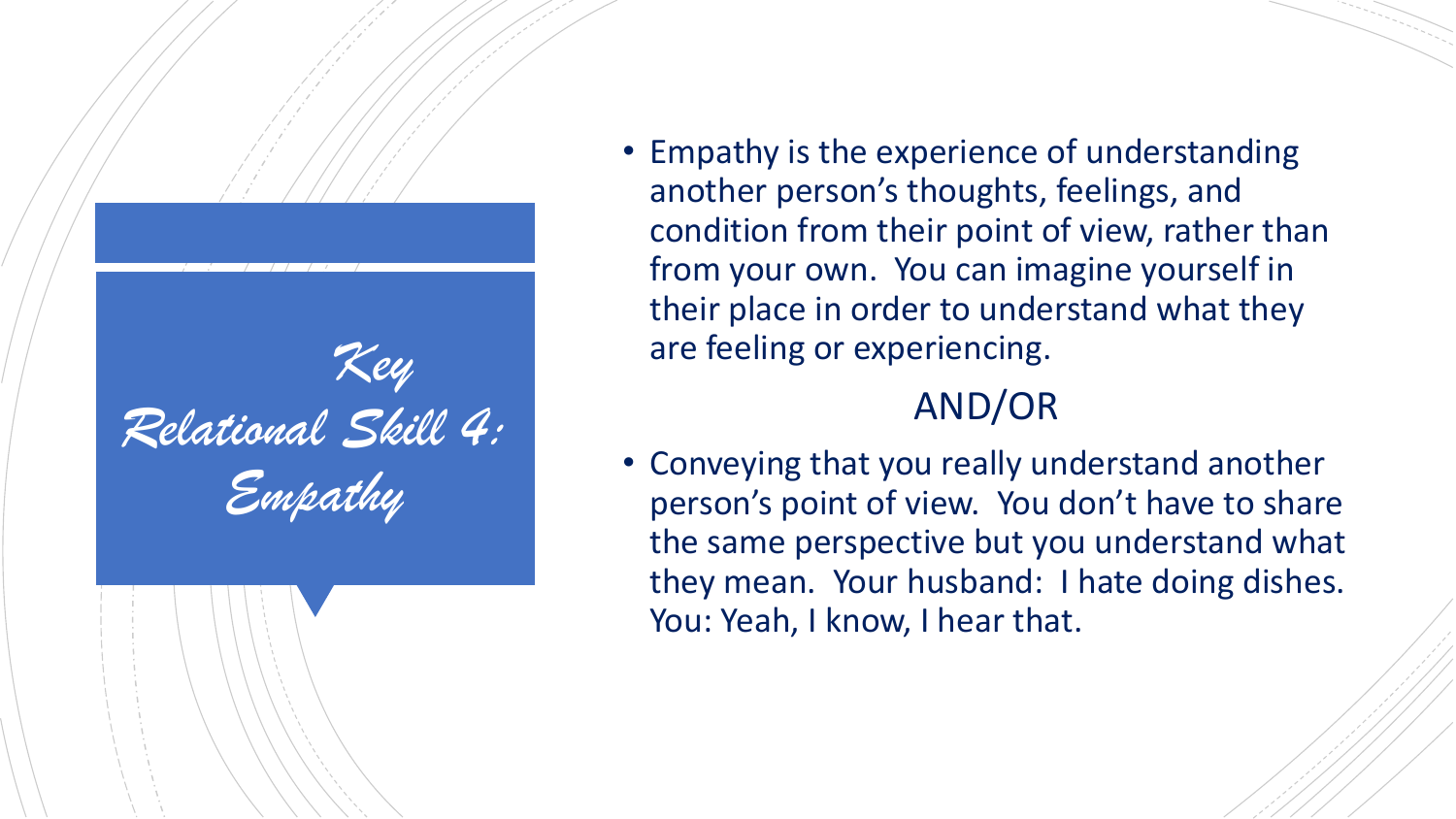#### Empathy

- Is the **bedrock of intimacy** and close connection; in its absence, relationships remain emotionally shallow, defined largely by mutual interests or share activities.
- Without empathy, we could live and work side-by-side with others and remain as clueless about their inner selves and feelings as we are about those of strangers on a crowded subway car.
- Empathy isn't just the engine for closeness and helping behavior; it also puts on the brakes when we are behaving badly and become aware of the pain we're causing. When there are no brakes and an excess of selfinterest, there is emotional pain in those that are in relationship with that person.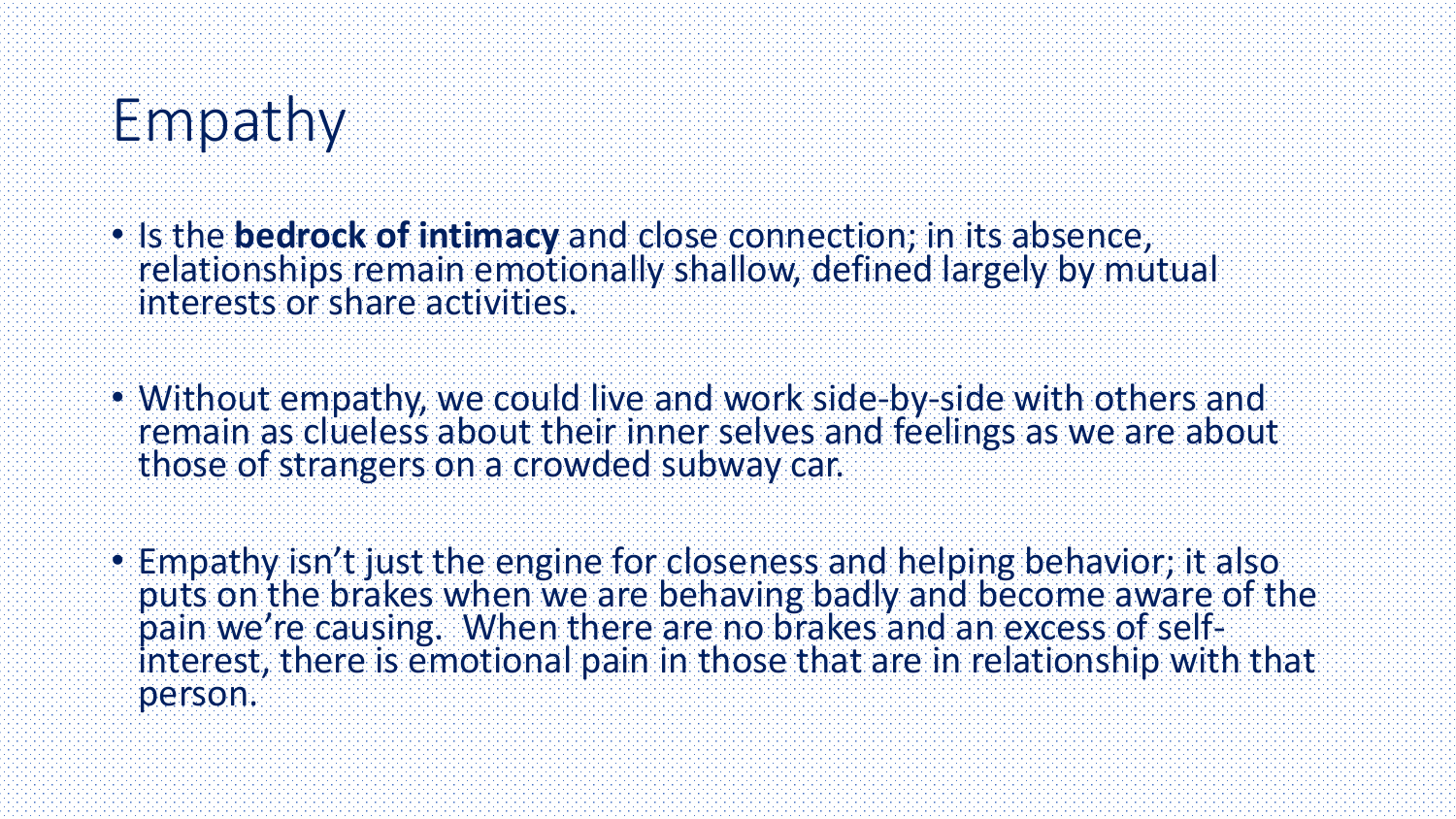#### Empathy is learned behavior

- The capacity for empathy is inborn.
- It is an innate capacity that needs to be developed. Infants learn to identify and regulate their emotions through successful one-on-one interactions with their caretakers, primarily their mothers.
- An attuned mother who's receptive to her child's needs and cues is one who permits her baby to thrive and develop emotionally. By having his or her emotional states recognized and responded to, the groundwork is laid not just for the child's sense of self but sense of other.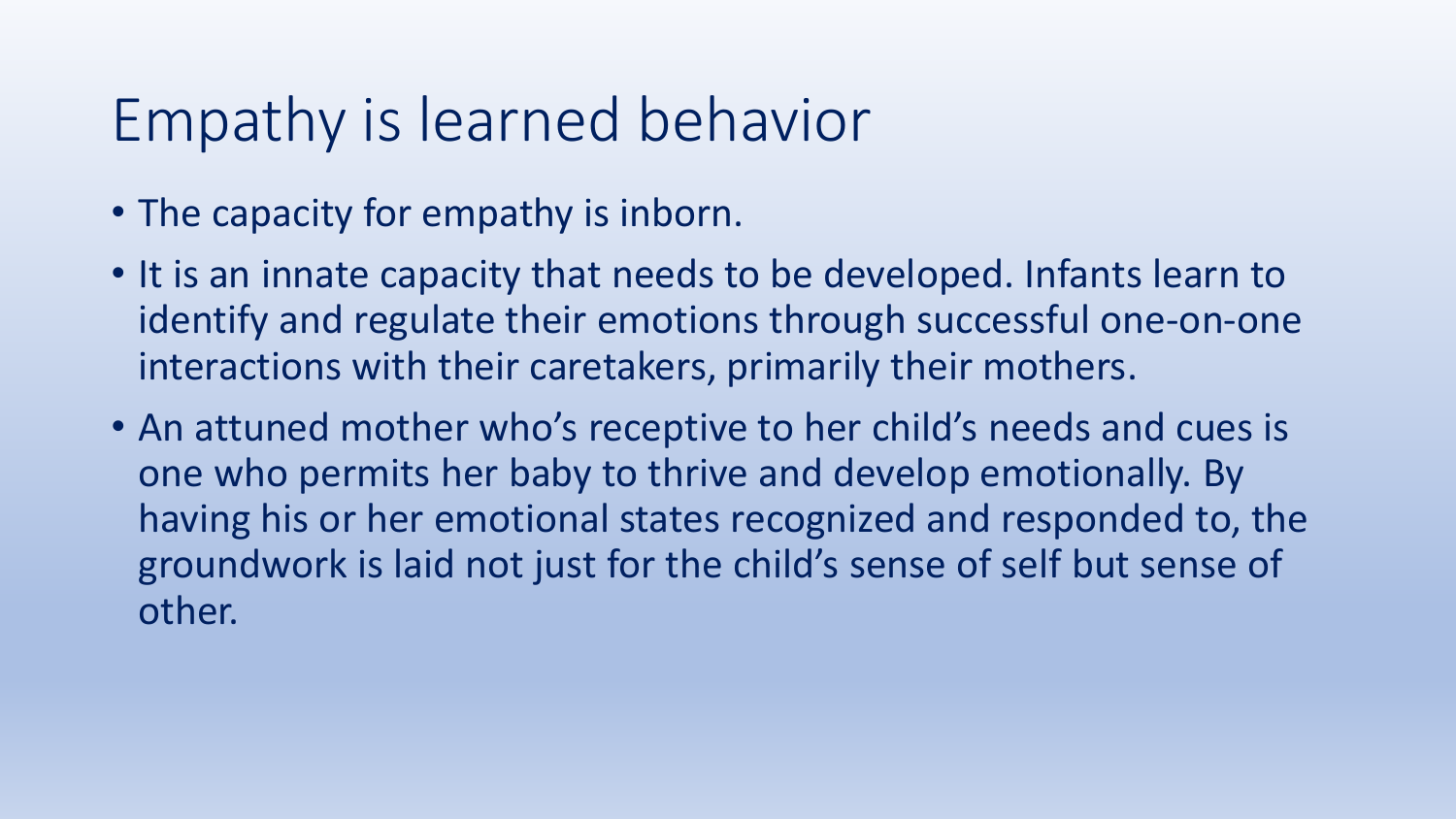#### Empathy How To:

- **Empathy is acknowledging and understanding the emotion**
- Imagine what the other person is feeling, either after hearing their story or observing their behavior? ("Get behind their eyeballs to see/feel the world as they are experiencing right now).
- "You seem sad right now; is everything alright?"
- You have noticed some discrepant behavior/emotion that you want to acknowledge; you make an 'educated reflection/guess' at what you are seeing to the other person that you are reaching out to.
- It is ok if you are wrong, grateful that you are reaching out, and will feel free to 'correct' your guess, and often to say more about what they are feeling, i.e., sad.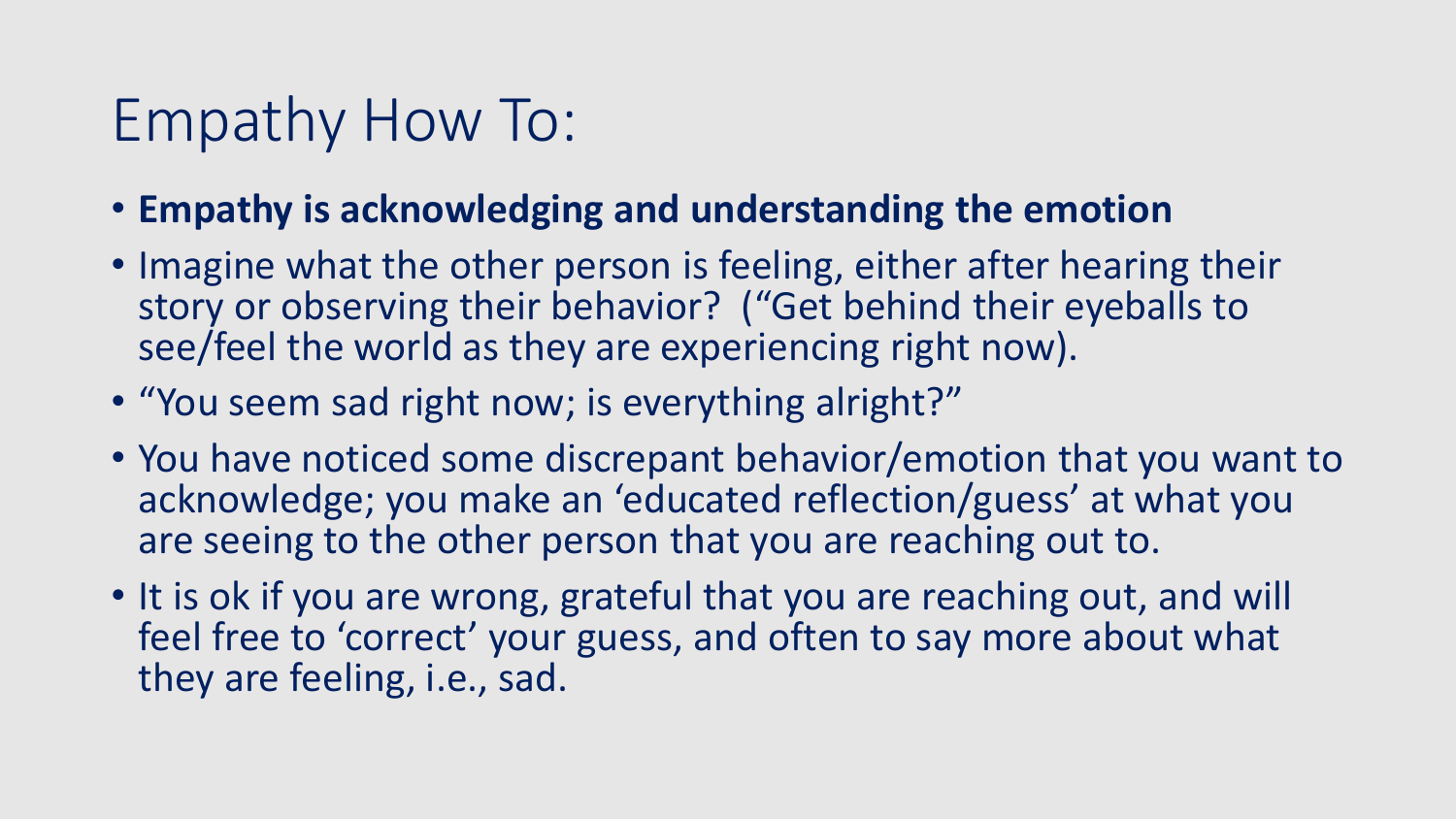## Empathy vs. Sympathy

- Empathy and sympathy are not synonyms:
	- Empathy is the **experience of understanding** another person's thoughts, feelings, and condition from their point of view, rather than from your own. The experience of understanding often is associated with **a desire to take helpful action if possible.**
	- When you feel sympathy for someone, you identify with the situations that the person finds him or herself in. Y**ou can be sympathetic to someone's situation while being completely clueless about his feelings and thoughts.**  Sympathy **rarely compels you into action except**, perhaps, writing a check when you see heartrending photos of abused dogs .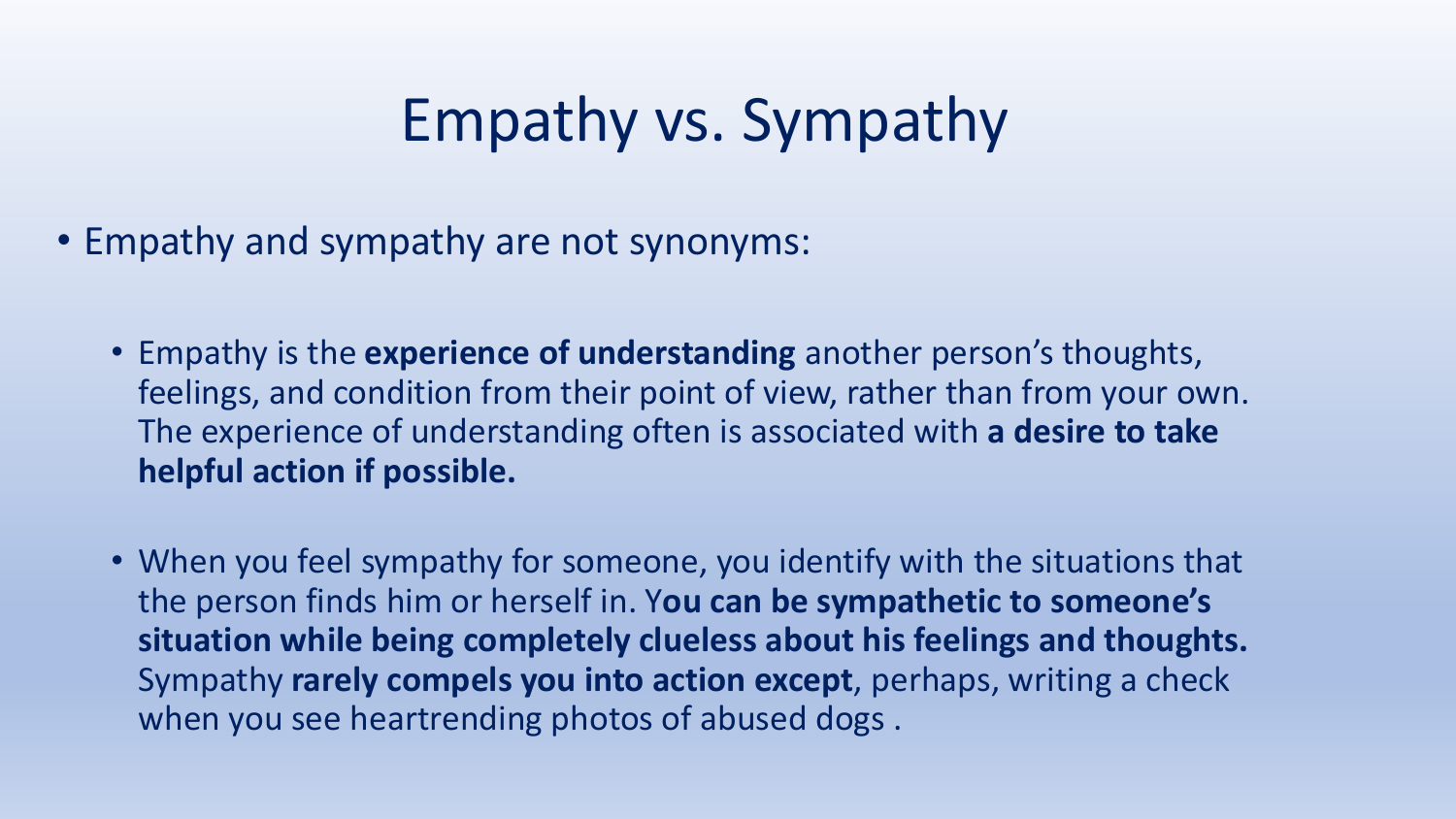## Empathy vs Validation

- Validation goes beyond empathy and **is saying not just that you understand the feeling, but, also, and importantly, 'the feeling or the behavior makes sense to you,' for the following reasons:**
- Generate reasons why it makes sense.
	- This happened before
	- They had tried to prevent it
	- They had told others about it
	- They had prepared for a different outcome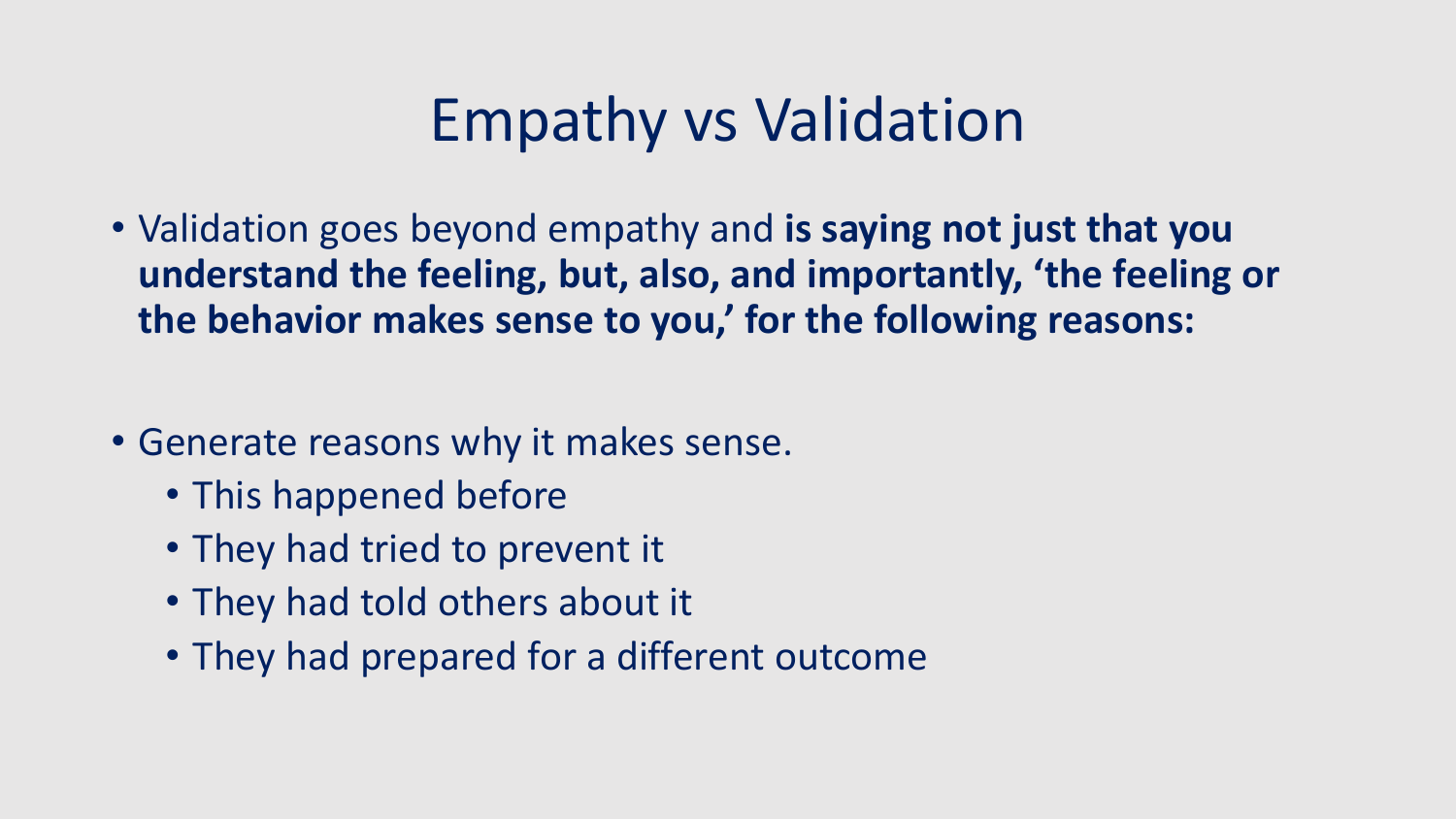

*Relationship Skill 5:* 

*Conflict Resolution*

Conflict is a predictable part of all relationships and can be a significant source of stress.

It is not unusual for people to suppress negative feelings and take a stance of 'go along to get along.' This is not a healthy long-term strategy for our significant relationships as it can lead to resentment and ongoing conflict.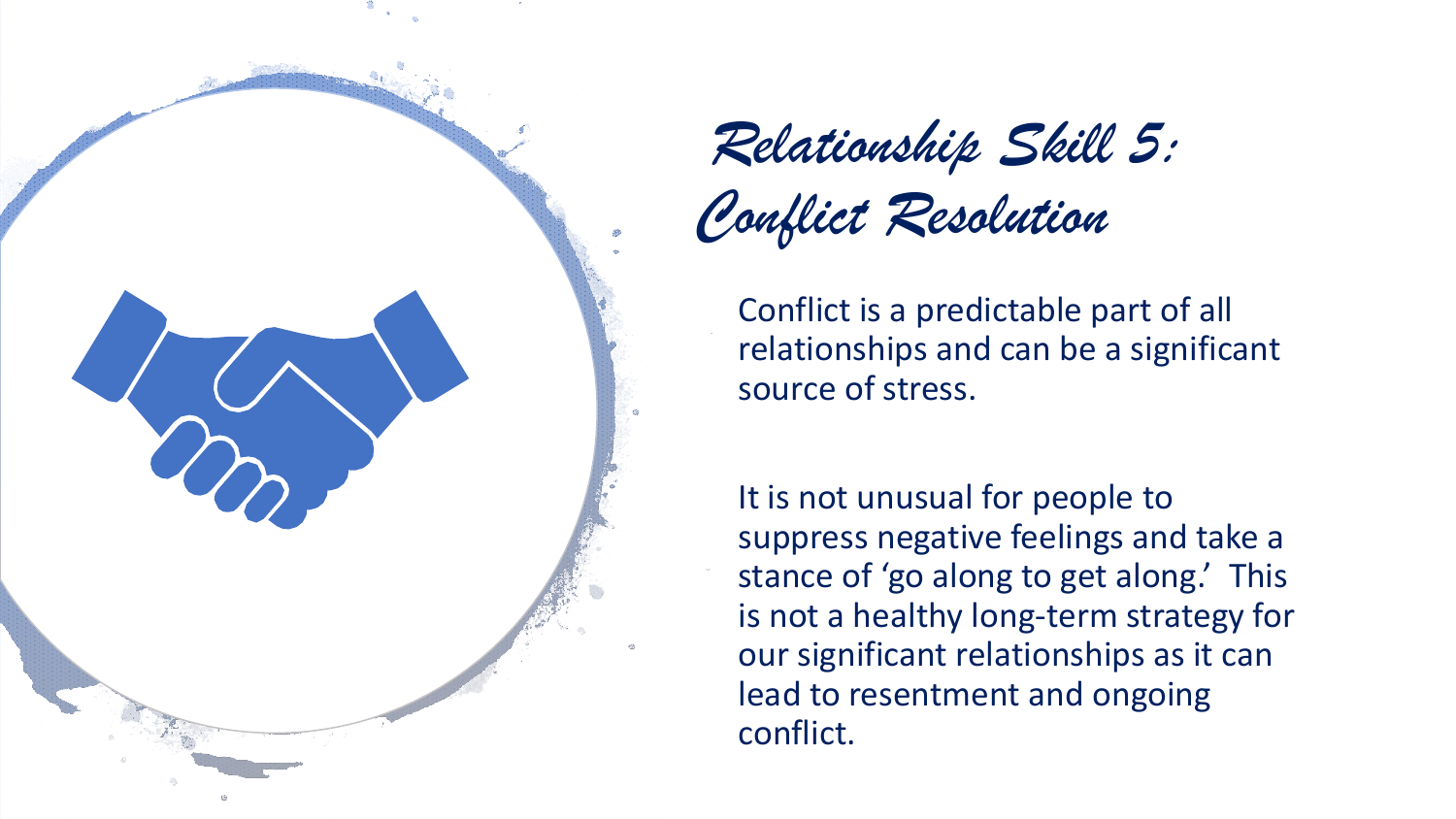#### Approach to Conflict Resolution

- Focus on the problem, not the person
	- If the source of conflict can be clarified as a 'problem to be solved,' it moves it from a personal to a more objective level and can reduce emotionality and introduce more objectivity.
- Use reflective listening
	- How effectively we are able to listen to understand the other person's perspective; just helping the other person to feel heard and understood can go a long way to resolving the conflict (empathy and/or validation).
- Use 'I' statement
	- Communicating your own feelings, needs and perspectives clearly with the use of 'I' statements.
- Know when to take a time out
	- Recognize that there may be the need to take a break if either partner is becoming argumentative, insulting, or aggressive.
- Work toward a resolution
	- Disagreement is normal is relationships; if agreement is not possible, seek a resolution instead that benefits both individuals.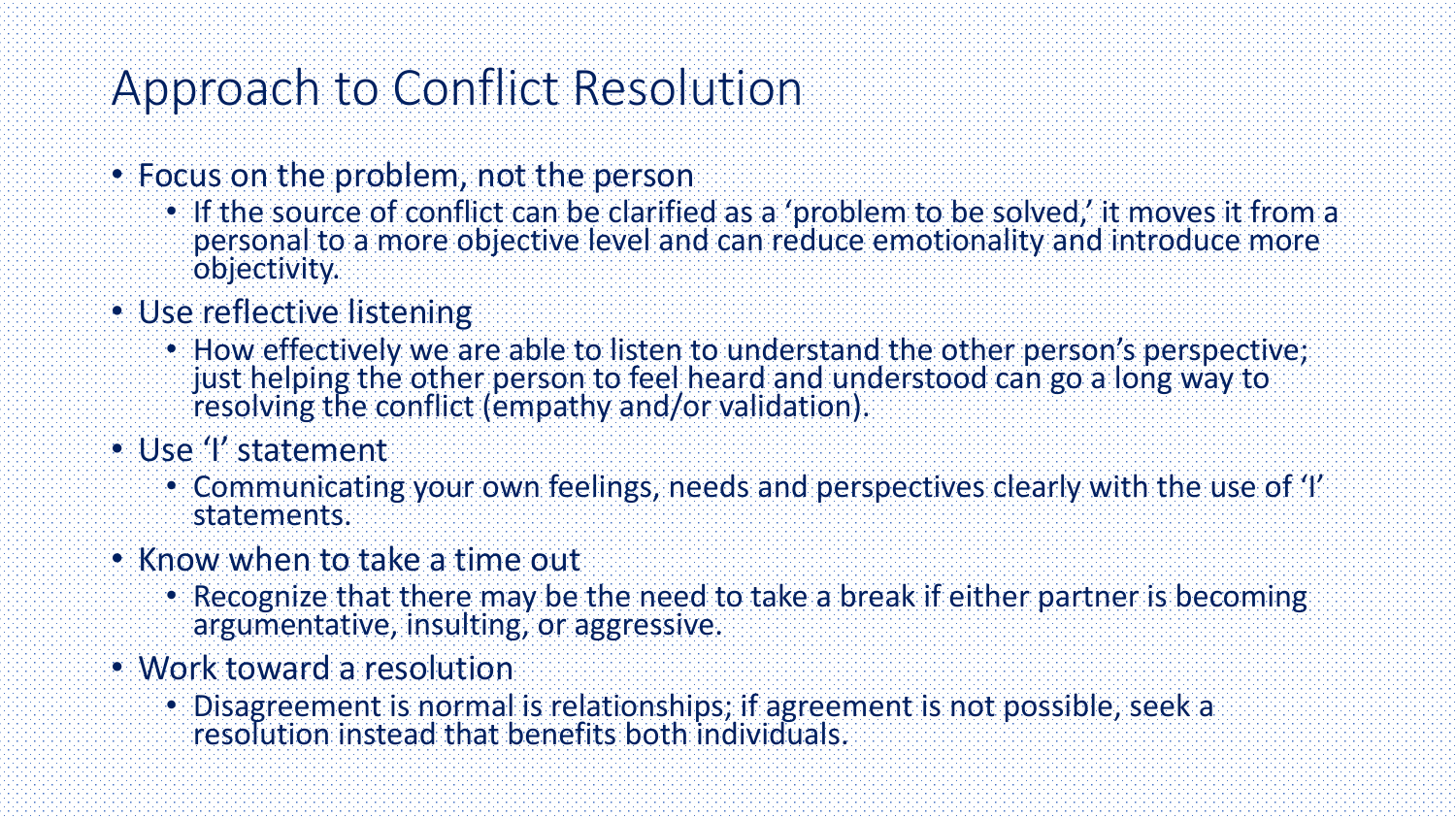### *Key Relationship Skill 6: Emotion Self-Regulation*

Effective interpersonal relationships depend on both a stable sense of self and a capacity for spontaneity in emotional expression. Successful relationships also require a capacity to self-regulate emotions in appropriate ways and to tolerate some emotionally painful stimuli.

Emotion regulation difficulties interfere with a stable sense of self and with normal emotional expression. Without such capabilities, it is understandable that some adults may develop more dysfunctional and unhealthy relationships.

Those with difficulties controlling impulsive behaviors and expressions of extreme negative emotions cause great drama and distress in many ways in their relationships. In particular, difficulties with anger and anger expression preclude the maintenance of stable relationships.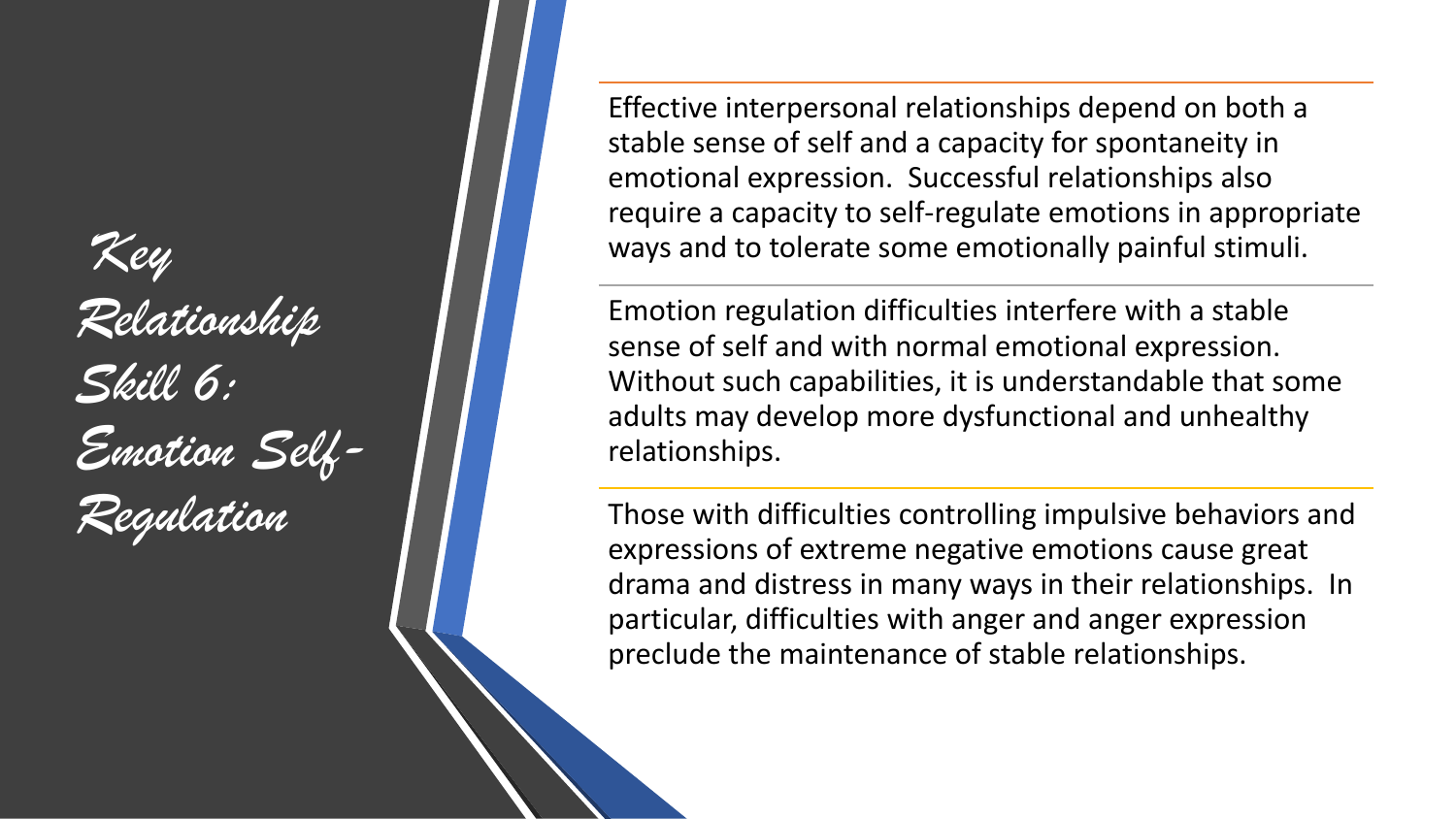#### Emotion Regulation Skills

- Identify and label emotional response
- Reduce vulnerability to 'emotion mind'
	- Engaging in healthy eating; getting adequate exercise; treating physical illness; reducing use of non-prescribed mood-altering drugs; increasing sense of mastery by engaging in activities that build a sense of competence.
- Increase positive emotional events
	- Increasing pleasurable events in life is an approach to increasing positive emotions; recommended to make daily, positive changes
- Increase mindfulness to current emotions
	- Experiencing current emotions without judging then. It is the judgment of negative emotions that decreases the ability to tolerate them.
- Taking opposite action: a way to regulate an emotion is change the behavioral component by acting in a way that is inconsistent with the emotion
	- e.g. doing something nice for a person one is angry with; approaching what one is afraid;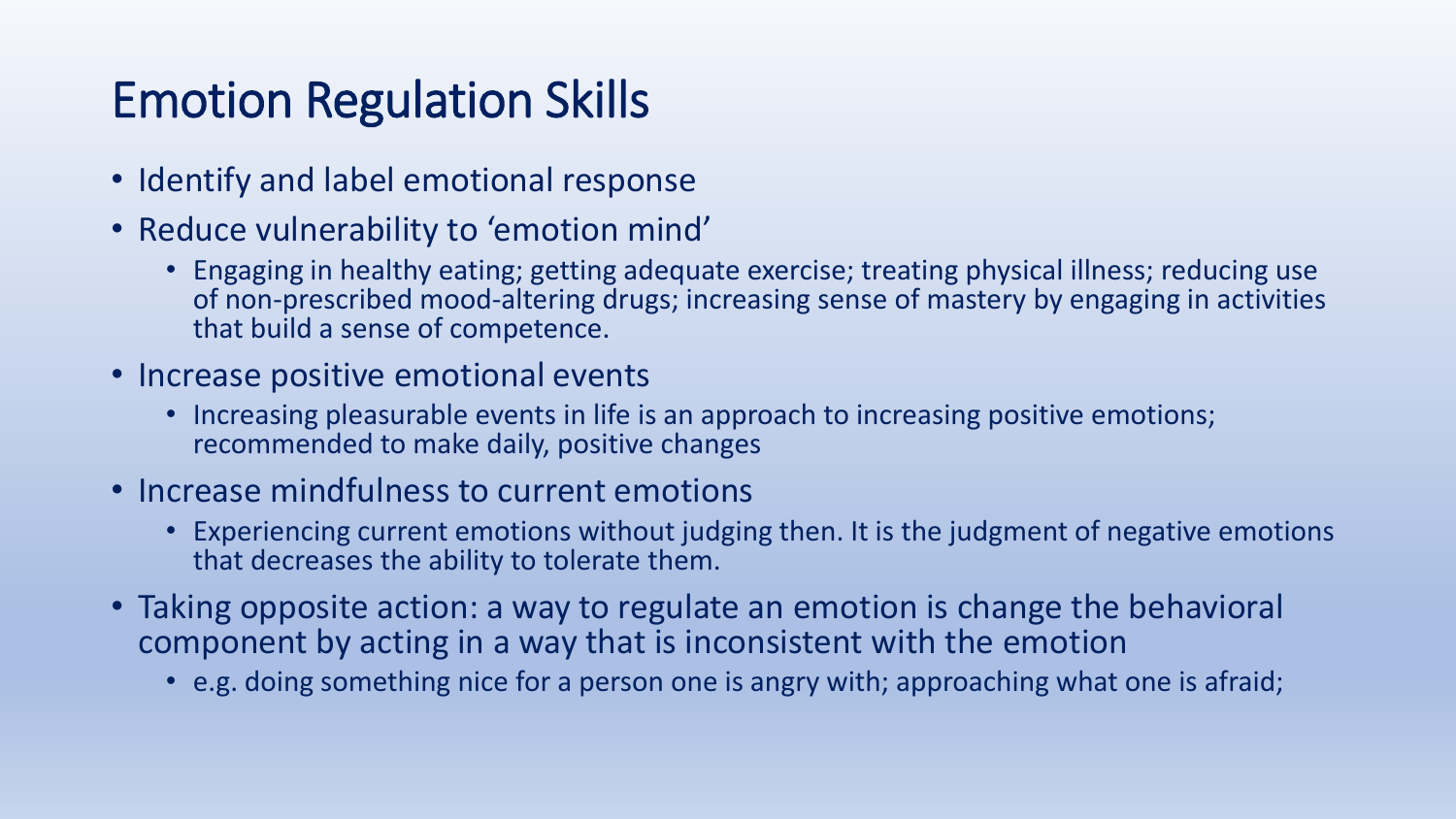Mindfulness: Experiencing emotions without judgment

"Mindfulness is awareness that arises through paying attention, on purpose, in the present moment, nonjudgmentally." "It's about knowing what is on your mind." *Jon Kabat-Zinn*

[Jon Kabat-Zinn Me Me Me](https://youtu.be/ULJSacYFzzQ)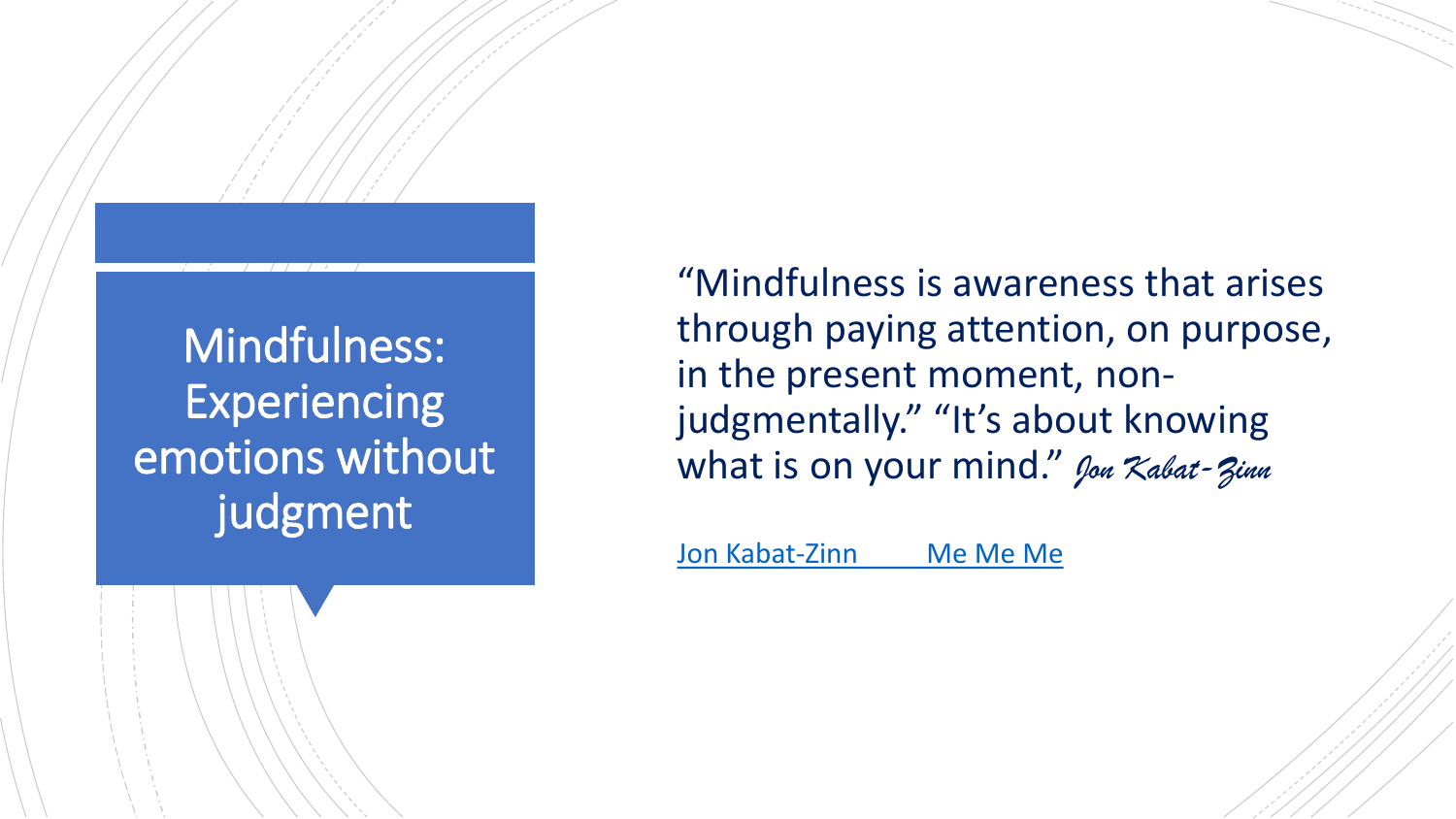#### When to Consult a Professional

Most of us face struggles sometime in our lives including stress at work, difficulty with a partner, etc. May include emotional symptoms such as depression or anxiety, behavioral or cognitive symptoms.



Sometimes these struggles can be eased by taking better care of yourself, and talking to a family member or friend. Two guidelines can be helpful to decide if you or a loved one could benefit from therapy:

- **Is the problem distressing?**
- **Is the problem interfering with some aspect of life?**